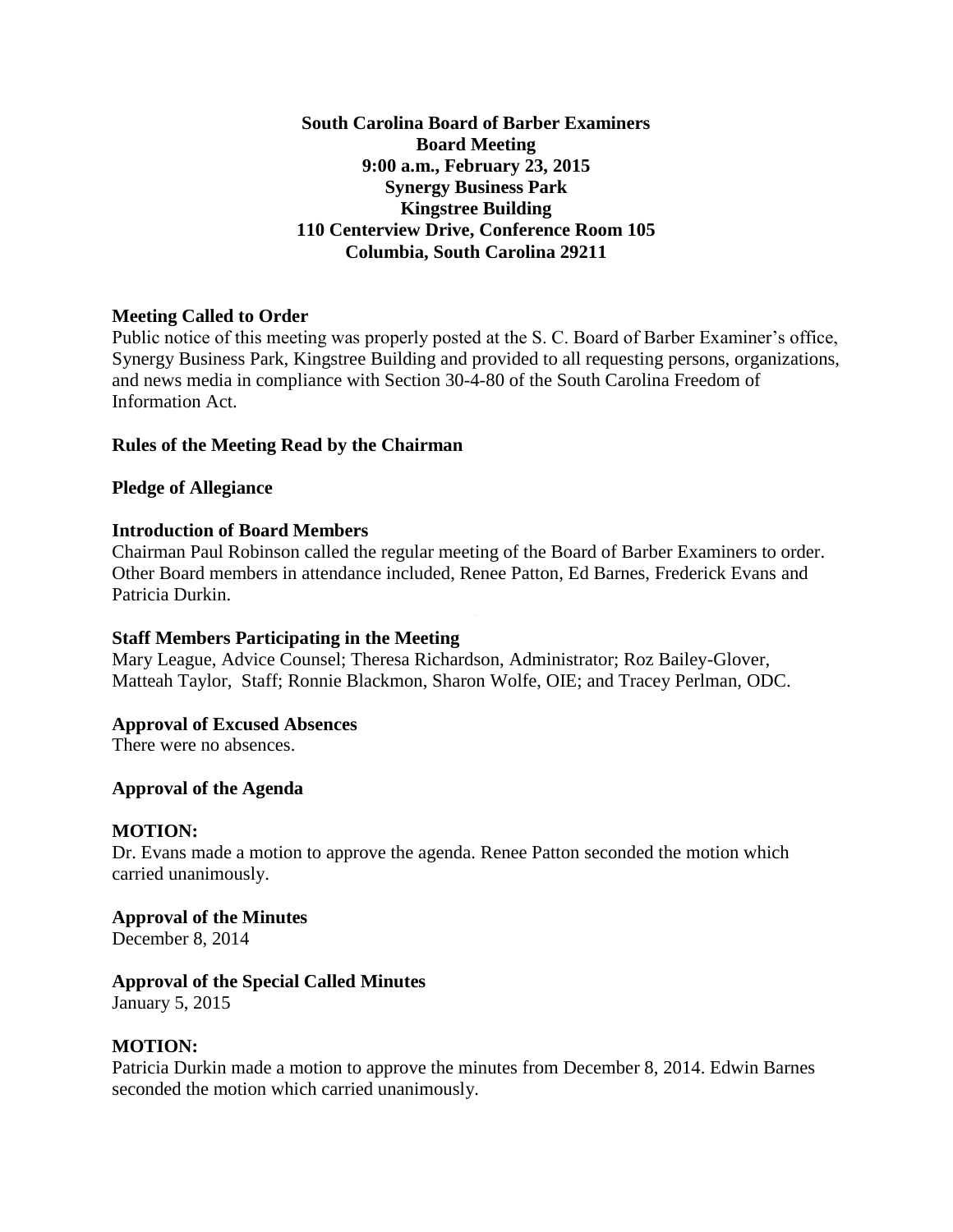### **MOTION:**

Renee Patton made a motion to approve the minutes from January 5, 2015 Special Called meeting. Edwin Barnes seconded the motion which carried unanimously.

### **Chairman's Remarks – Paul Robinson**

Mr. Robinson and Renee Patton attended the Mid-Winter Barber Conference. Mr. Robinson mentioned a few interesting points were mentioned in the conference. The highlighted areas that are facing Boards throughout the Nation are for Board members to make friends all year long especially with Legislation particularly when it is time for updates to be passed without lobbying. Another issue is the falsification of licenses which is in line with identity theft. The National Association of Barber Board of America (NABBA) has received their 501C6, nonprofit status. Another issue that was brought up at the conference in compliance with the laws was of teeth whitening and string hair removal businesses are popping up. In some States these businesses fall under various Boards, some Barber some Cosmetology and some are under no guidance.

In September  $21 - 23$ , 2015 the National Barber meeting will be held in Phoenix, Arizona. The National convention meeting for 2016 will be held in Columbus, OH. Renee Patton is a National Board member and she would like to hold the National meeting for 2017 in South Carolina. Before the National Board will approve the Annual meeting location they will need information pertaining to the conference location. This information needs to be put together as soon as possible for review and approval.

### **Administrator Remarks – Theresa Richardson, Administrator**

### **OIE Report – Sharon Wolfe**

The OIE case report is from January 1, 2014 through December 1, 2014. There were a total of 16 closed cases, 8 cases were do not open, 2 were pending Board action, none were pending IRC, and 2 were pending criminal court action for a total of 28 cases. There were 38 alleged issues, 1 was unknown, 7 cases were allowing unlicensed person to practice, 2 were criminal convictions, 4 cases were failure to maintain/provide records, 2 cases were fraud in obtaining license or credentials, 1 case was non compliance with statutes and regulation, 8 cases fell under other (not classified), 12 cases were unlicensed practice and 1 case was unprofessional conduct for a total of 38 cases. In the case statuses there were 75 cases that were closed and 7 cases were do not open for a total of 82 cases. Under the alleged issues, 1 case was aiding and abetting unlicensed entity, 25 cases were allowing unlicensed person to practice, 2 cases were criminal conviction, 4 cases were failure to maintain or provide records, 4 cases were in a non compliance with Statutes and Regulations, 11 cases were not classified, 1 case was practicing outside the scope of practice, 33 cases were unlicensed practice, and 1 case was unprofessional conduct for a total of 82 cases.

# **IRC Report – Sharon Wolfe**

Case 2014-26 is a voluntary relinquishment Case 2014-44 is a formal complaint

# **MOTION:**

Patricia Durkin made a motion to accept case 2014-26 as a voluntary relinquishment of the license. Renee Patton seconded the motion which carried unanimously.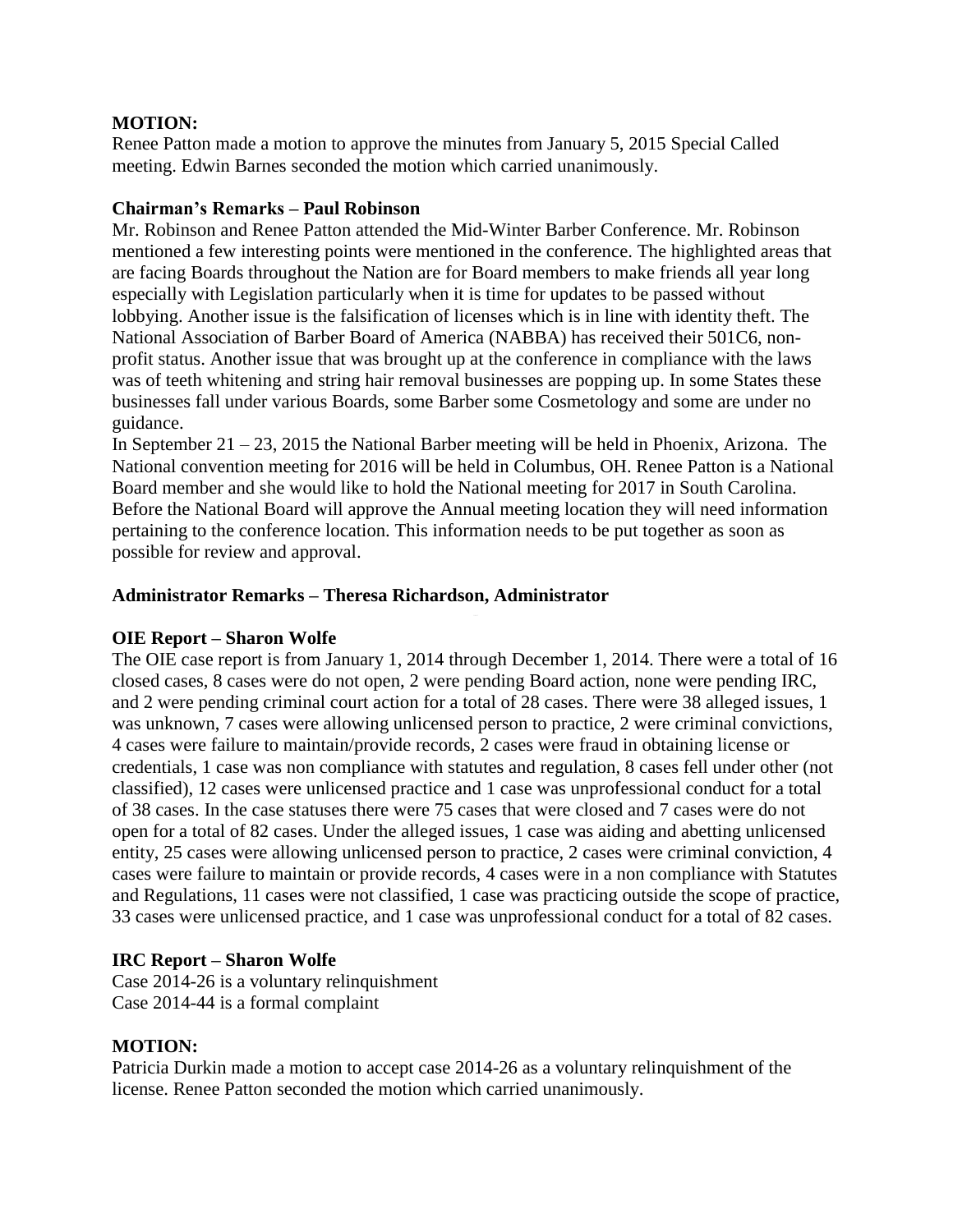### **MOTION:**

Dr. Evans made a motion to accept case 2014-44 as a formal complaint. Renee Patton seconded the motion which carried unanimously.

### **ODC Report – Tracey Perlman**

As of December 1, 2014 there were 12 open cases, 6 pending action cases, 1 pending CA/MOA, 5 pending hearing cases, and as of September 24, 2014, 14 cases were closed.

### **Inspection Report – Robbie Boland**

As of October 2014 there were 98 shops attempted to be inspected, 25 of those shops were not opened for business at the time of inspection, and 73 shops were actually inspected. In November 2014 there were 48 shops attempted for inspection, 13 of those shops were not opened for business at the time of inspection, and 35 shops were actually inspected. There were a total of 992 shops to be inspected for the year 2014; 269 of those shops were not opened at the time of the inspection, and 723 of those shops were physically inspected. There were a total of 1,458 active shops for the year of 2014.

### **Budget – November - December 2014 and January 2015**

Department will conduct a research and provide the outcome to the staff. Funds are delegated to Dr. Evans asked about the immigration proviso. Ms. Richardson explained the immigration proviso is for LLR's Immigration Department. When individuals submit the Affidavit of Eligibility and include their permanent residence card or their work visa the Immigration's the Immigration Department for research.

Ms. Richardson mentioned to the Board that the Barber bill is looking favorable. It went before the subcommittee last Thursday, February 19, 2015, to update the statutes to add the postsecondary school information. The bill should go before the full committee this week, the week of February 23, 2015.

Mary League mentioned the Chief Advice Counsel asked her to point out when Board members are approached by the media or the public, as a Board member one member cannot speak for the full Board. LLR asked that if a Board member is contacted or approached by the media refer them to the Office of Communications, Lesia Kudelka. If contacted or approached by a member of the public, refer to the Barber Board Administrator, Theresa Richardson. Particularly if it is the media that has made the approach, the Office of Communication will craft an appropriate response without taking away from the Board members. Board members can answer questions as an individual and a professional member of the public. Board members cannot lobby when speaking to a member of Legislation. Board members can speak as a member of the Barber profession or a member of the public. If asked for testimony the Board members would be introduced as a Board member.

# **Old Business**

**Review for Consideration of the Candidate Information Bulletin (CIB)**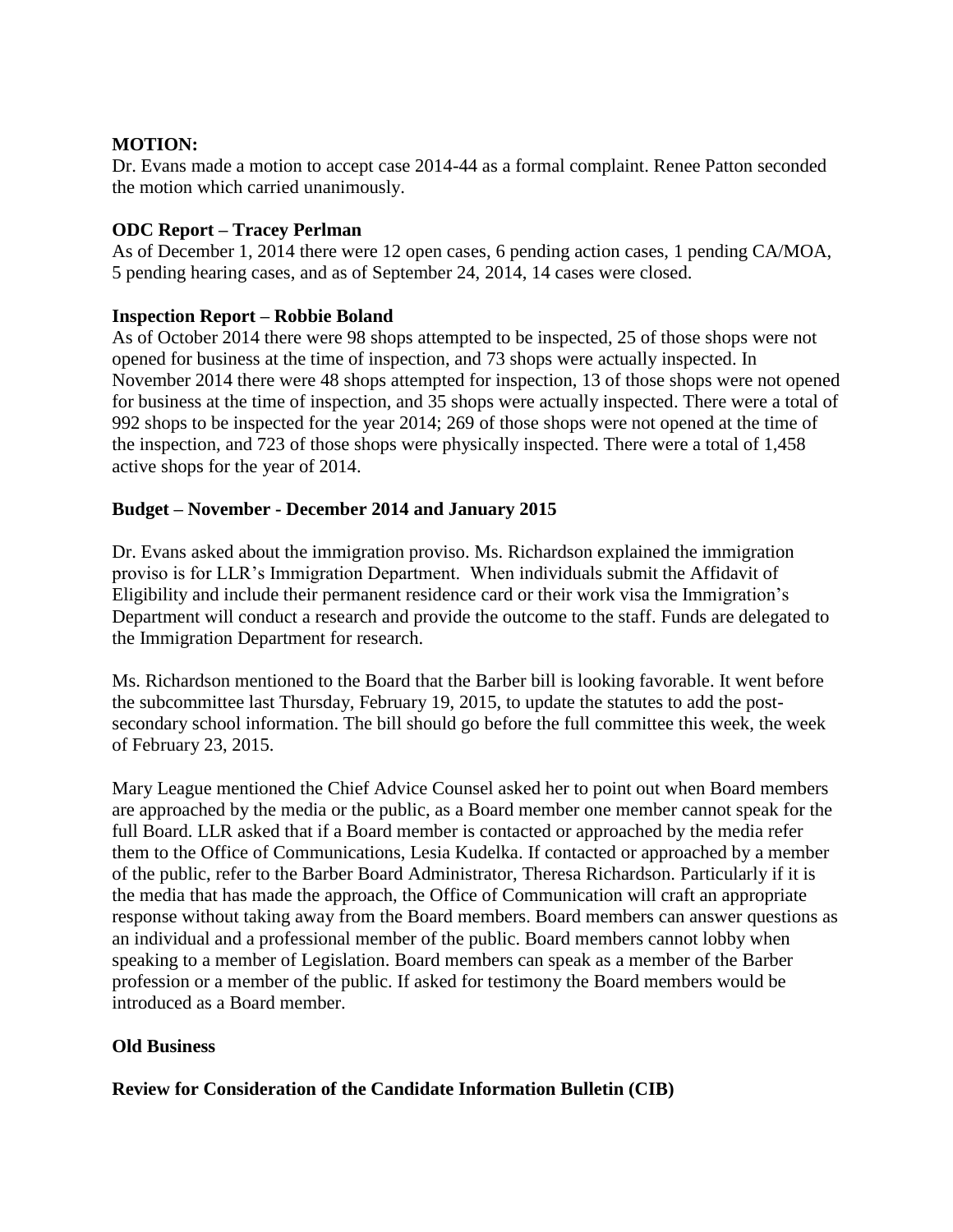The practical live shave component discussion was tabled from January 5, 2015, the special called phone conference.

Patricia Durkin made a comment about the live shave prior to PCS and NIC becoming a part of the meeting. Ms. Durkin attended the practical examination in January 2015 and noticed that the live shave was allotted a 20 minute time limit and this has been in place over a year. There were no strokes being called out for the exam candidates to demonstrate. It was noticed that one person had a blade and the other did not have a blade. Ms. Durkin stated there are miscommunications between the Board and PCS. The examination is unorganized. The examiners did not know the point values of the examination. The tapered hair cut component was not preformed and that is a process of being a Barber.

# **MOTION:**

Edwin Barnes made a motion to go into executive session for legal advice pertaining to concerns the Board members had about the practical component of the examination. Renee Patton seconded the motion which carried unanimously. Dr. Evans opposed the executive session.

# **MOTION:**

Edwin Barnes made a motion to enter back into regular session. Renee Patton seconded the motion which carried unanimously.

During executive session no decisions were made no votes were taken. Counsel was provider pertaining to PCS and the CIBs.

Mr. Robinson explained June of each year PCS has a school overview and training for the examiners. In these overviews PCS lays out the breakdown of the examinations and the point values of each component of the examinations. The examination allows the candidate to exhibit minimal competence. When the live shave was implemented nothing changed that would fail a candidate for not actually removing hair. The candidates are actually tested on sanitation, client protection, holding the razor properly and the proper 14 stroke techniques. There are different point values under the tapered hair cutting section but the removing of hair is not counted against a candidate. If the student does not complete a section under a specific component they could possibly fail that component but not the entire examination. Francine Rananto explained the school overview and examiner's training will be held June 29, 2015 and the location has not been determined.

National Interstate Council (NIC) recommended the shaving component of the examination be a live shave instead of a mock shave with no time limits. Francine Rananto from PCS explained NIC recommended that there is no time limit so that the examiners can see that each stoke is completed safely and accurately.

Rosanne Kinley and Shawn Conder from NIC explained the reason for the live shave being untimed is because the examiner would ask each candidate individually to complete the first 5 strokes of the shave. The examiner will be able to see the back hand stroke, the reverse and prehand strokes. Once each candidate has completed the first 5 strokes instructions are given for the remaining 9 strokes. In the current exam the candidates move too quickly for the examiner to see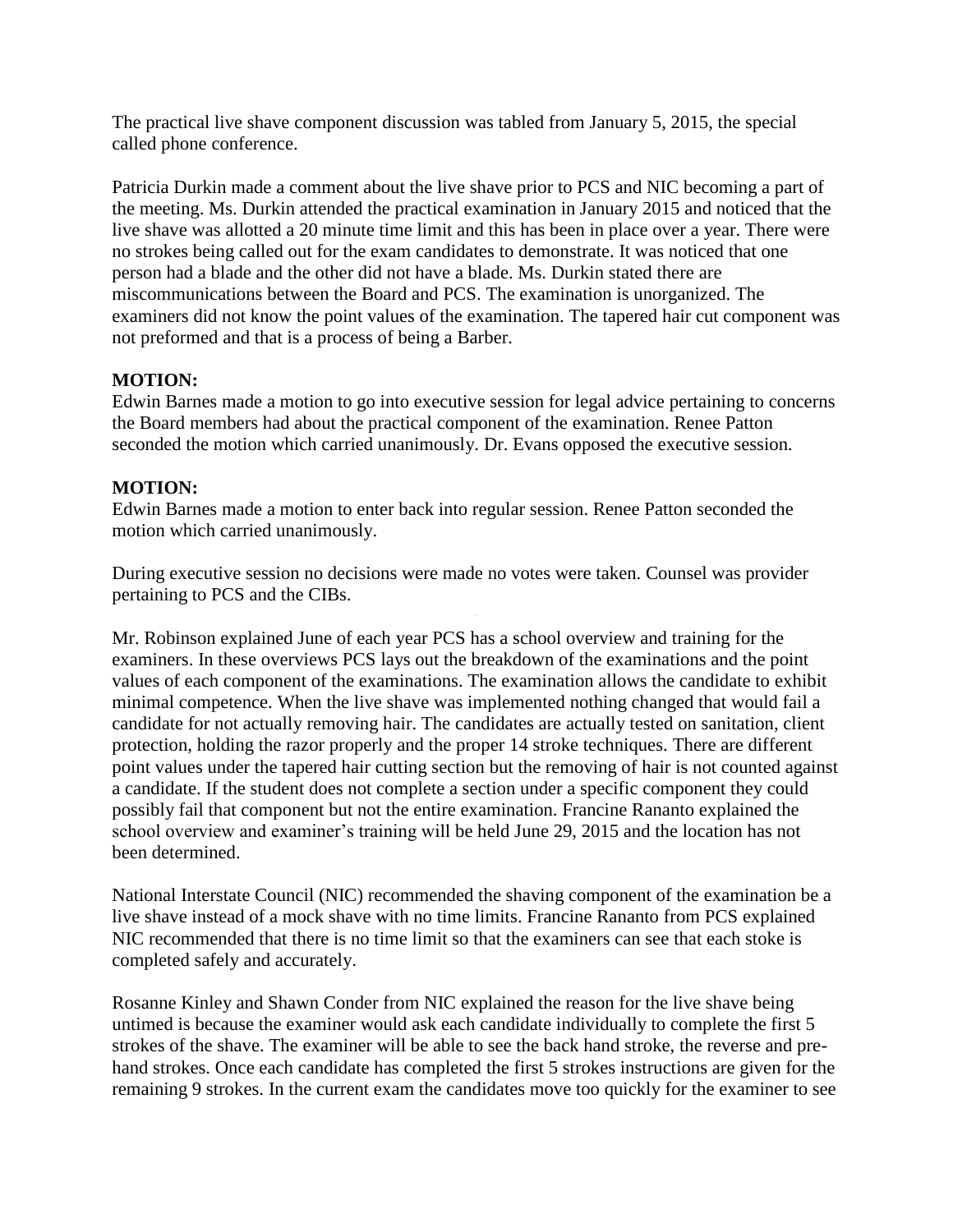that South Carolina is requesting the task should include the removal of hair and if hair is not each stroke. With the examination given one-on-one NIC expects the live shave to be better evaluated. Mr. Robinson asked for the point value of each component of the examination. NIC does not have a point value in place to determine if a specific section of the examination will allow an individual to fail the entire examination. The first five strokes of the exam is strictly evaluated the other nine segments of the shave are to see if the techniques can be followed as directed. For example are the candidates holding the razor properly, are the leading points being used, and is the skin being stretched properly. Edwin Barnes asked when did the point values go away because he was in the group that created the point values. Ms. Kinley explained there was not a point value for the components of the examination but it was a ratio of how many candidates would pass each particular segment of the component of the examination. If a candidate forgets their razor they could get credit for properly draping their client, lathering the client and the safety and protection of their client but points would be taken off if hair cannot be removed. There is not a numeric value that can necessarily be provided and it does not mean the candidate will necessarily fail the entire shaving component of the examination. Mr. Barnes asked would that be wrong for a candidate to pass the examination if they cannot perform the shave completely. Mr. Conder explained NIC is more concerned about the techniques being performed than the removal of hair. Mr. Robinson explained the Board has a problem with a candidate being able to pass the overall examination if they do not complete a full shave with the removal of hair that should result in an automatic failure. Mr. Conder explained the exam is a national exam and some states do not require the removal of hair but the candidates are scored by the techniques. Mr. Robinson explained for the South Carolina examination the Board is requiring a live shave with the removal of hair. Hair should be removed completely; although, it may not be a smooth shave do to the candidates being fresh out of school. Mr. Conder clarified removed the entire exam is failed. Mr. Robinson stated that this information is clearly explained in the Candidate Information Bulletin (CIB) because there are some that have gone to the exam prepared to perform a mock shave as well as a tapered hair cut.

Mr. Robinson had the concerned about the live shave being untimed. The Board agreed the shaving component should be timed at 30 minutes. Mr. Conder stated the directive in the textbook does not indicate a time limit which is where NIC received that information from. Ms. Kinley expressed the shave is untimed for the benefit and safety of the candidate.

Mr. Robinson asked for the evaluation of the tapered hair cut at the nape area. Mr. Conder explained the clippers are to be used and once at the nape area a plastic guard can be used or a detachable clipper head according to the subject matter experts. Mr. Barnes expressed he was a part of the subject matter experts and from what he recalls the only time a guard should be used was on the sides of an Afro-American head. If the tapered hair cut is not performed the hair cutting segment of the exam will be failed.

Mr. Robinson expressed there were 2 situations for PCS to be aware of. More or better signage is needed at the exam site for candidates to be properly directed to the proper exam area. Mr. Robinson would like for Board members to have access to be able to observe the practical exams with their State issued identification badge. Ms. Rananto stated she was not aware of the denial of board members but will address the situation.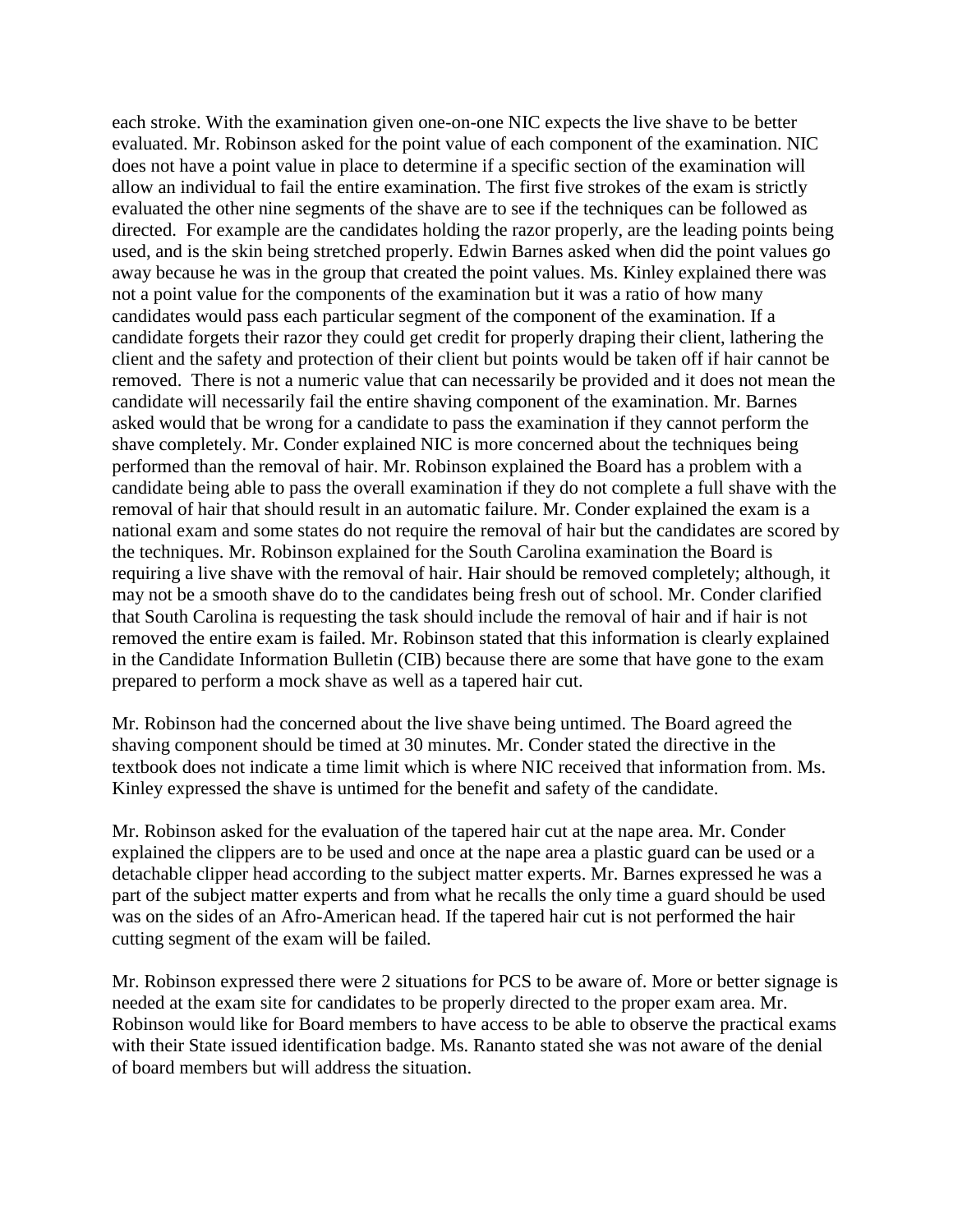Renee Patton wanted to know the ratio of examinees to examiners. Mr. Conder stated PCS has no more than 6 to 1 and NIC requires no more than 8 to 1.

Ms. Richardson asked if a candidate fails the live shave component of the examination but the overall exam was passed, could that candidate go back and re-take the component of the exam they failed. Ms. Kinley explained the scoring is not compensatory, the candidate will not fail by sections, and it's an overall scoring.

### **MOTION:**

Renee Patton made a motion to have the CIB edited to reflect the hair removal from the 14 strokes of shave and to adopt the recommendation from NIC of the live shave component of the exam to be untimed. PCS should notify the Barber Schools and the OJT instructors of the updates. This information will be added to the Board's website. The updates should be implemented within 60-days. Dr. Evans seconded the motion which carried unanimously.

### **New Business**

### **Student Hour Submission**

#### Heyward Career and Technology Center

students should not suffer for the late submissions. The instructor should be fined and publicly Ms. Richardson explained the student hourly report submission has been submitted beyond the 10-day grace period the Board has allowed. The South Carolina Code of Regulations states the hourly submissions should be turned in at the first of each month. How would the Board like for staff to proceed because staff cannot accept these late submissions? Mr. Robinson explained the reprimanded. The new fine structure that the Board is about to implement will apply to the instructor's that are not following the Regulations. Ms. League explained Ms. Richardson was unaware of the Board's previous directive and how these issues should be handled. The Board will need to re-affirm their policy if a matter involves an instructor that submits the students' hours, staff should approve the hours and the Office of Investigation (OIE) should be contacted for an investigation.

### **Drafted Memorandum**

Ms. Richardson explained a memorandum has been drafted to send to each Barber School as well as OJT instructors. Within this memorandum it requested the timely submission of student hours and that each student's hours be submitted separately. This request is due to schools or students being investigated. When hourly reports have to be pulled and the form has each student's information on it, those students that are not under investigation has to be redacted.

### **MOTION:**

Dr. Evans made a motion to approve the memorandum to be sent for the timely student hourly submission, one student per form, and the monthly hours are submitted no later than the  $10<sup>th</sup>$  of each month. Edwin Barnes seconded the motion which carried unanimously.

### **Committee to Review and Revise All Examinations**

Ms. Richardson reminded the Board at the last Board meeting discussion was made that a committee be formed to review and revise the examinations. Ms. Richardson asked if a decision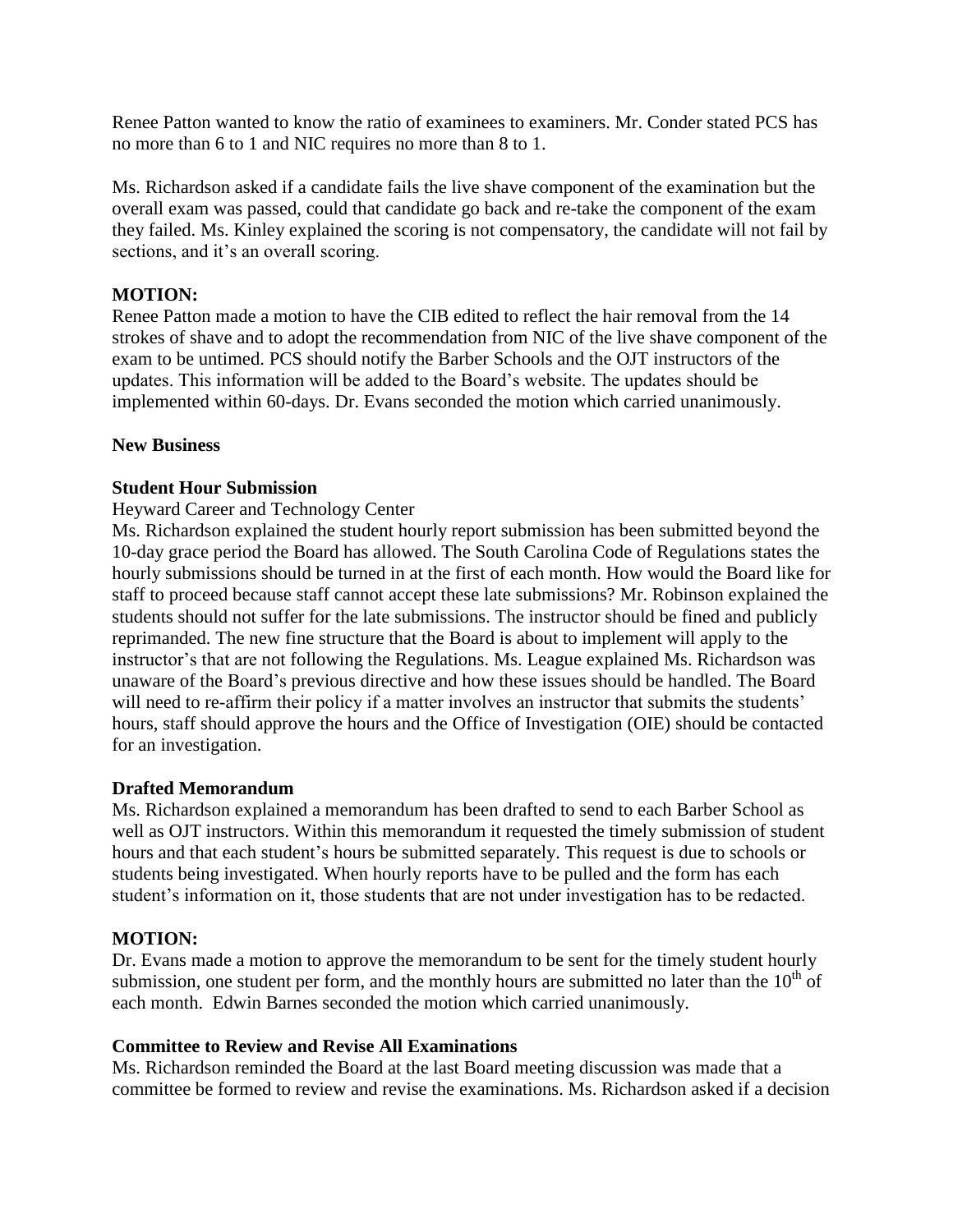has been made of who these members would be to form this committee. The names and contact information of these individual names could be provided to NIC for clearance could be granted from NIC for the members to have the examination questions. Mr. Robinson stated the full Board needs to be on that committee with the exception of Dr. Evans since he is a public member.

# **MOTION:**

Renee Patton made a motion for the Board members to be on this review committee of the examinations.

Motion was withdrawn and restated.

# **MOTION:**

Renee Patton made a motion for all of the Board members (to include Renee Patton, Edwin Barnes and Paul Robinson) to review the examinations and to have 4 other members: school owners and/or instructors. Edwin Barnes seconded the motion.

# **MOTION:**

Renee Patton made a second motion to include Patricia Durkin on the examination review committee. Dr. Evans seconded the motion which carried unanimously.

# **Review for Consideration of the Hair Braiders' Curriculum**

because he was under the impression that the hair braider schools and shops were not regulated Mr. Robinson asked for clarification pertaining to the hair braider's schools and curriculum by the Board. Ms. Richardson explained according to the Statute there has to be a 6-hour course taken and pass a test in order for the hair braider registration to be issued. The current online course does not offer technique. In prior Board minutes there have been individuals that were granted permission to teach the hair braiding 6-hour course. The 2 curriculums that were developed are brought before the Board seeking approval.

Lisa Burks appeared before the Board seeking approval of the Hair Braider curriculum. Ms. Burks explained that she has developed a textbook for hair braiding which is in line with the curriculum that is within the South Carolina Code of Regulations. Ms. Burks explained her background in Cosmetology is over 25 years and she also serves as a Registered Cosmetologist Instructor of 4 years. Ms. Burks explained she partnered with Robert Brown in 2012 to have the Hair Braider's bill amended to add hair which is was approved. At this junction Ms. Burks stated she was given the go ahead to formulate a curriculum called the Braider Handbook. Ms. Burks stated she has a school called the Universals for Natural Institute for Hair which is offered online for professionals. Mr. Robinson explained to Ms. Burks that the Board is only concerned with the 6 hour Hair Braider course that is required by the Board. Ms. Burks explained Hair Braiders needs to know a lot about the hair before attempting to be a hair braider and the course she has developed has been reduce to 25 hours. Mr. Robinson expressed the information presented is well over the scoop of the hair braider practice that legislation has laid out. Ms. Burks expressed she can minimize her curriculum to a 6 hour course.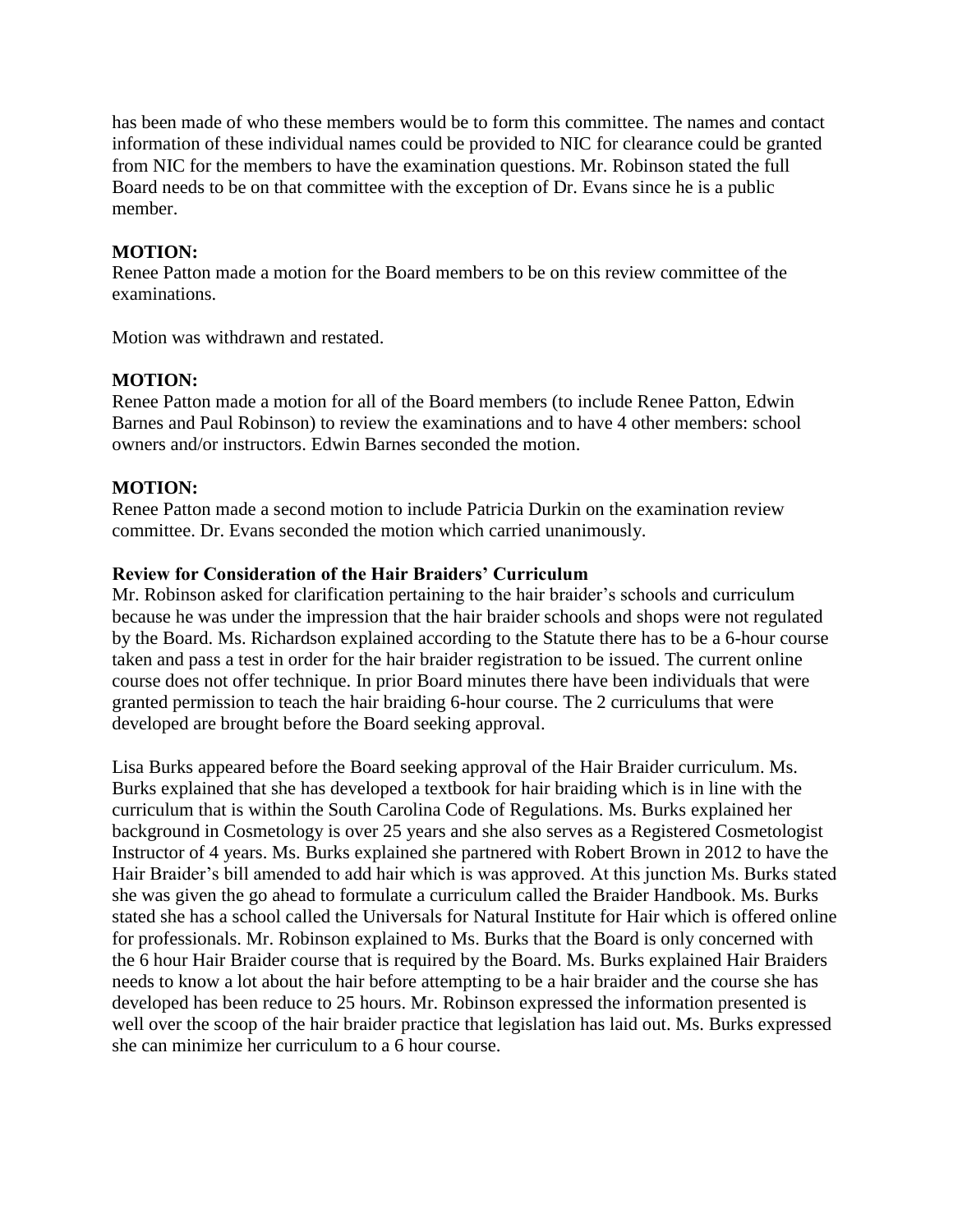Mr. Robinson explained the Hair Braider's course perimeter is outlined as: Sanitation, client protection, indentifying the scalp issues and hair extensions. Ms. League explained it would be helpful to the Board if the modules are outline and specified in timed segment.

Karen Stacks submitted a 6 hour curriculum to be reviewed by the Board but Ms. Stacks did not show up to the Board meeting.

### **Review for Consideration of Licensure with Background Report**

Montrell Maddox appeared before the Board seeking approval of the registered barber apprentice license. Discussion included but was not limited to the explanation pertaining to his criminal background history. The violations did not occur in or near a barber shop. Mr. Maddox served 5 years in prison and was released in 2009. Once released from prison Mr. Maddox stated he was on probation for about 1 year and ½. Mr. Maddox is registered as a sex offender. Mr. Maddox is not currently on probation or parole. While in prison Mr. Maddox was in an anger management program.

# **MOTION:**

Edwin Barnes made a motion to go into executive session for legal advice. Renee Patton seconded the motion which carried unanimously.

# **MOTION:**

Renee Patton made a motion to come back to regular session. Edwin Barnes seconded the motion which carried unanimously.

During executive session no votes were taken and no motions were made.

# **MOTION:**

Renee Patton made a motion to approve Montrell Maddox for a Registered Barber Apprentice license with a 10 year probationary period. Mr. Maddox is required to submitt a SLED report at the end of each year at his own expense. Patricia Durkin seconded the motion which carried unanimously. Edwin Barnes opposed the motion.

# **Review for Consideration of a Third Student Permit**

Alfonza Doctor appeared before the Board seeking approval of a third student permit. Discussion included but was not limited to the explanation of the request of a third student permit. While incarcerated Mr. Doctor obtained 1,028 hours. Mr. Doctor was release from prison March 2012 and would like to complete his barber hours. Once released from prison Mr. Doctor was an OJT student at a barber shop in Summerton, SC and the instructor altered the contract they developed and the OJT instructor went back on the contract because his clientele increased which resulted in Mr. Doctor leaving that barber shop. Mr. Doctor is now interested in enrolling at Denmark Tech to complete the rest of his hours.

# **MOTION:**

Dr. Evans made a motion for approval Alfonza Doctor to receive a third student permit. Renee Patton seconded the motion which carried unanimously.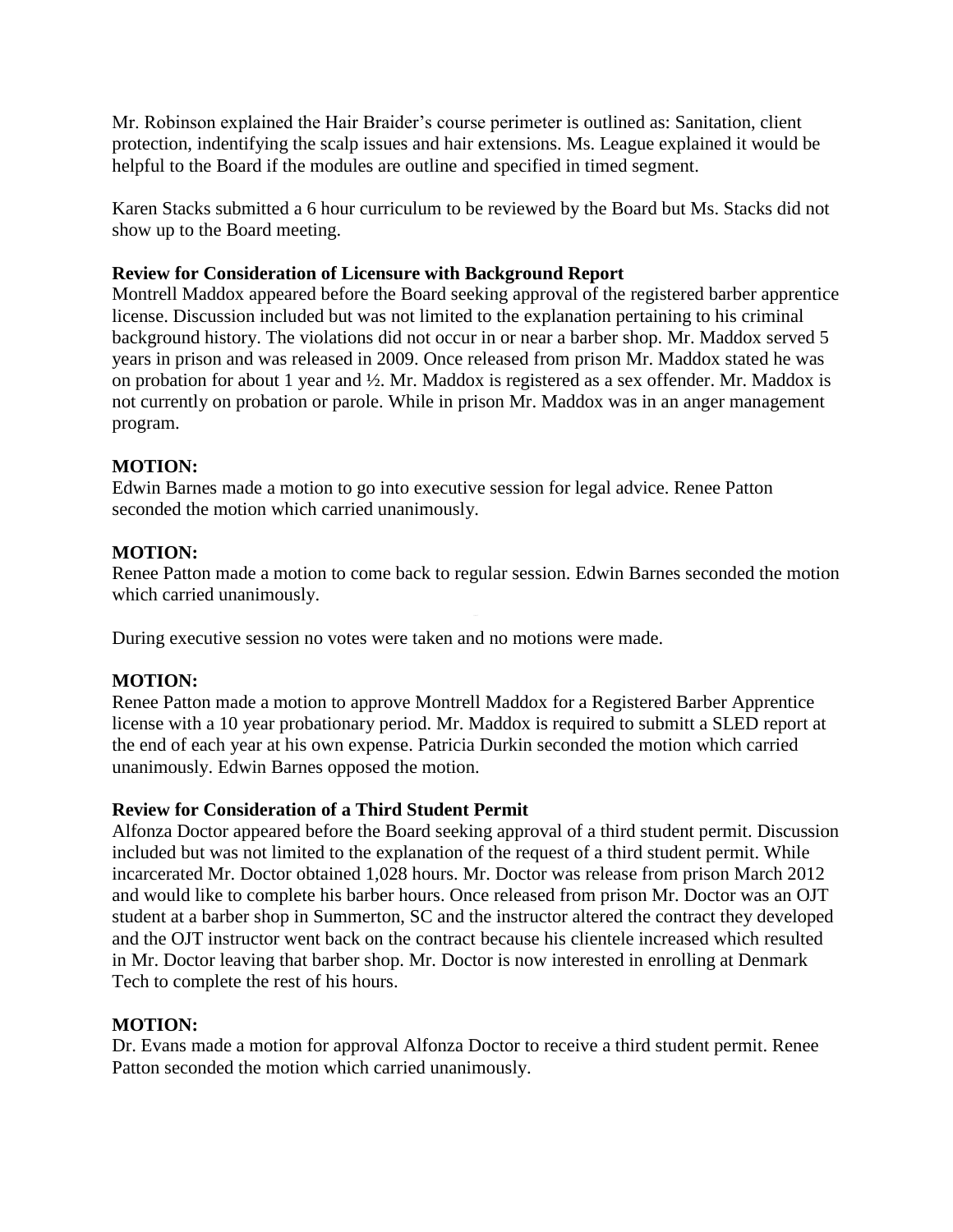Rodney Brown appeared before the Board seeking approval of a third student permit. Discussion included but was not limited to the explanation of the request of a third student permit. Mr. Brown was not able to complete barber school because the school he attended did not offer financial aid and he could no longer pay out-of-pocket. Mr. Brown later attended another school but was not able to stay in school there due to family issues. Mr. Brown is ready to complete his hours through OJT.

# **MOTION:**

Renee Patton made a motion to approve Rodney Brown to receive a third permit. Patricia Durkin seconded the motion which carried unanimously.

Titus Smith appeared before the Board seeking approval of a third student permit. Discussion included but was not limited to the explanation of the request of a third student permit. Mr. Smith explained he has completed 1,058 hours and wish to complete the rest of his hours.

# **MOTION:**

Dr. Evans made a motion to grant a third student permit to Titus Smith. Renee Patton seconded the motion which carried unanimously.

### **Review for Consideration of Permission to Take Examinations**

in. B'Unique Barber School is the school withholding Mr. Williams' hours. Eddy Williams appeared before the Board seeking approval to take his examinations. Discussion included but was not limited to the explanation one of the instructors he trained under would not release his hours. Mr. Williams does not have his monthly hourly report that the instructor turned

# **MOTION:**

Dr. Evans made a motion to approve Eddy Williams to take his barber examinations. Renee Patton seconded the motion which carried unanimously.

# **MOTION:**

Edwin Barnes made a motion for a break. Renee Patton seconded the motion which carried unanimously.

### **MOTION:**

Dr. Evans made a motion to come out of the break. Renee Patton seconded the motion which carried unanimously.

# **Hearings**

Lashunda Hunter – BHB 1094 (case 2013-2)

Ms. Perlman requested a continuation for this case due to Ms. Hunter not being in attendance. Robbie Boland, Office of Inspections was serving as the witness in this case and he was not able to be in attendance either.

# **MOTION:**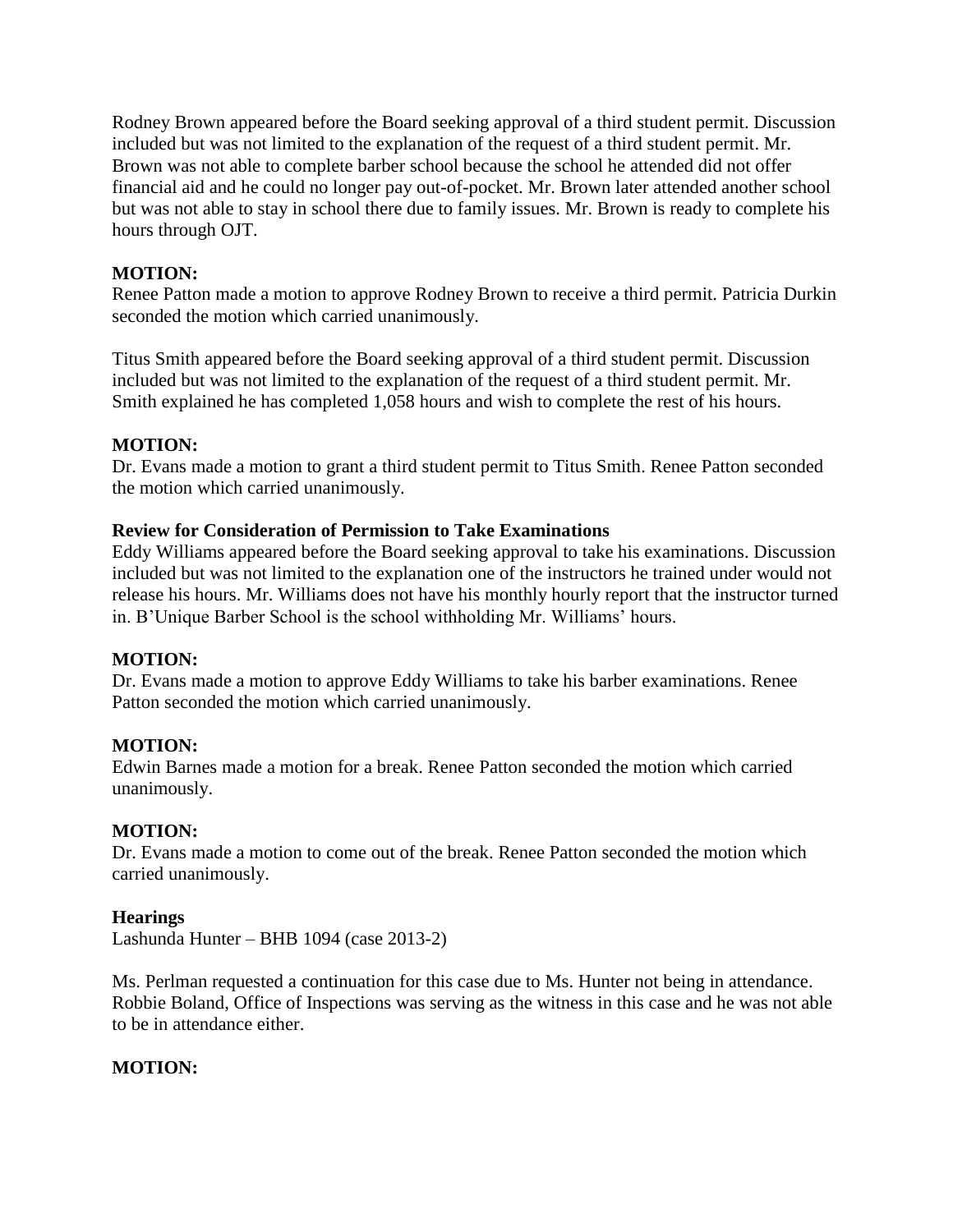Renee Patton made a motion for a continuance of case 2013-2 until the April Board meeting. Patricia Durkin seconded the motion which carried unanimously.

### Alison Salters – BHB 3688 (case 2014-29)

Alison Salters was not in attendance at the hearing. Ms. Perlman asked to proceed with this case in the absence of Alison Salters. Mr. Robinson ruled to proceed with the case. Raymond Lee conducted an inspection on or about January 23, 2014 due to a complaint of unlicensed practice at Papi's Barbershop. Mr. Lee stated Ms. Salters was not working at the time of the inspection but the owner called Alison Salters into the barbershop. There was a hair braider's registration present at the time of the inspection for Ms. Salters. Mr. Lee spoke with the barber shop owner and he explained that Ms. Salters is a braided hair and is not to perform any barbering services. Mr. Lee pointed out to Ms. Salters the hair braider's scope of practice. Yolanda Rogers and investigation of LLR conducted an investigation due to the complaint being forwarded to her. Ms. Rogers explained there were 2 locations in Beaufort for this barber shop and Ms. Rogers traveled to Papi's Barbershop in Beaufort, South Carolina on Savannah Hwy and found no evidence of unlicensed practice. Ms. Rogers then visited Papi's Barbershop on Boundary St. During the investigation on or about July 10, 2014 Ms. Rogers found Ms. Salters cutting a clients hair. Ms. Rogers asked Ms. Salters to see her license and was presented with a hair braider's registration. Ms. Rogers proceeded to informed Ms. Salters that she was operating outside of her scope of practice. In Ms. Rogers report she requested a cease and desist be issued to Ms. Salters.

# **MOTION:**

Dr. Evans made a motion in the case of 2014-29 that the State has proven its case. Due to this being the first offense a fine of \$250 is being recommended to be paid within 90-days. The registration cannot be reinstated until the fine is paid. Renee Patton seconded the motion which carried unanimously.

### Joe's Barber Shop – BS 71467 (case 2014-30)

The owner of Joe's Barbershop, Joseph Dinovo was not in attendance to the hearing. Ms. Perlman asked to proceed with this case in the absence of Joseph Dinovo. Mr. Robinson ruled to proceed with the case.

Jack Bowles conducted an inspection on or about July 17, 2014 at Joe's Barbershop. During the routine inspection the owner was not present. There was an individual named James J. Terry providing barbering services on clients without a valid license. Mr. Terry informed Mr. Bowles that he obtained a license in New York but not South Carolina. Mr. Bowles informed Mr. Terry that he could not work in the State of South Carolina without a valid South Carolina's license.

# **MOTION:**

Dr. Evans made a motion in the case of 2014-30 that the State has proven its case. Due to this being the first offense a fine of \$250 fine is being recommended to be paid within 90-days. If the fine is not paid Joe's Barbershop license will be administratively suspended. Edwin Barnes seconded the motion which carried unanimously.

Latif Al-Khatib – BI 1856 (case 2014-31)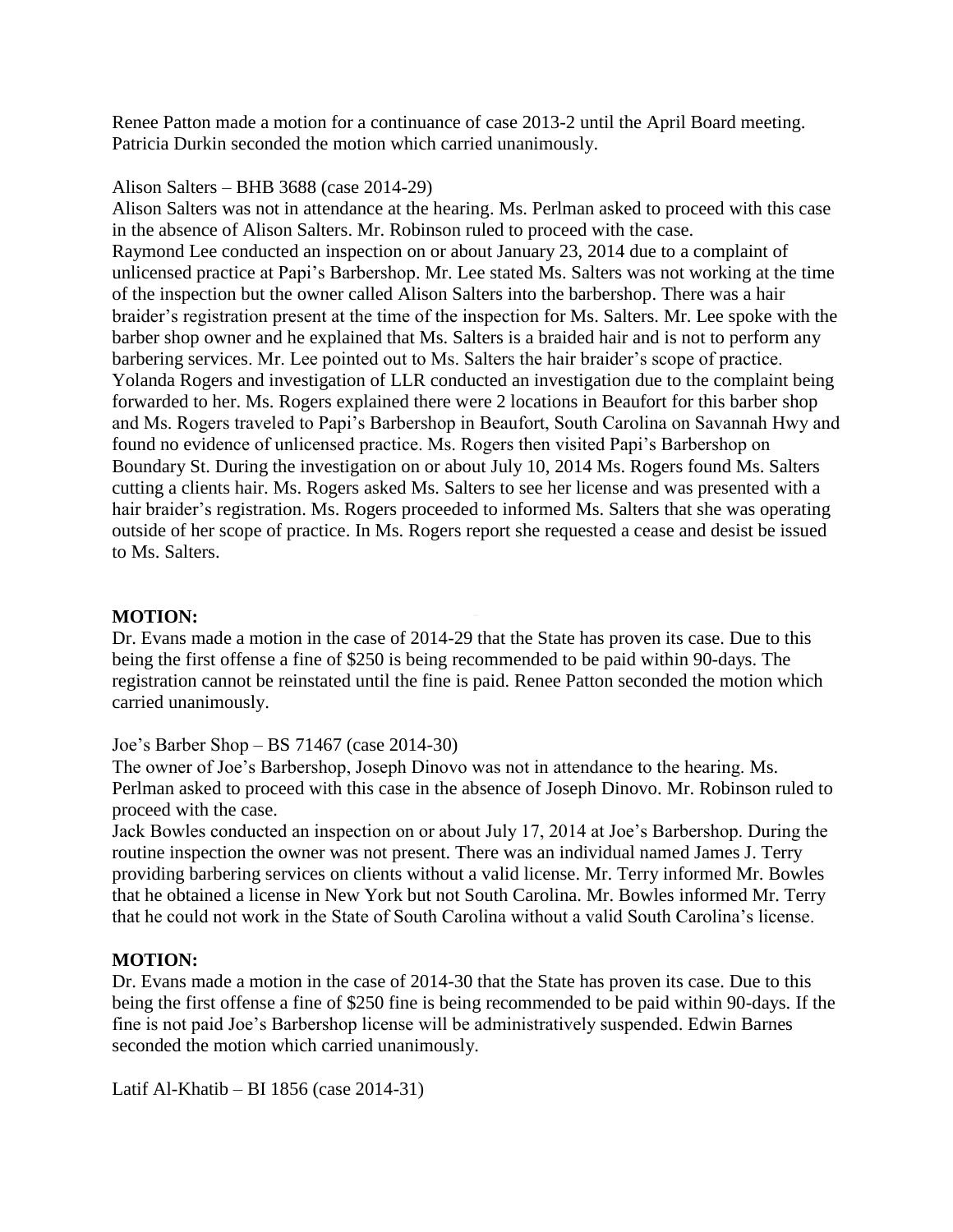Latif Al-Khatib was not in attendance to the hearing. Ms. Perlman asked to proceed with this case in the absence of Latif Al-Khatib. Mr. Robinson ruled to proceed with the case. Glen Frick conducted an inspection on or about June 16, 2014. During the inspection Mr. Frick found Mr. Al-Khatib instructing Carl Jeffery an on-the-job training (OJT) student with an expired student permit. At the station where Mr. Jeffery's expired permit was posted, there was fresh hair on the floor and dirty barbering instruments. It was explained to Mr. Al-Khatib the Barbershop failed its inspection due to the evidence found and sanitation issues. Mr. Frick informed Mr. Al-Khatib that Mr. Jeffery could not work in the shop until he obtained another student permit. A 7-day follow up was conducted. Mr. Frick informed Raymond Lee of the expired student permit and explained he may want to check the student monthly hour submission. Mr. Lee explained to Mr. Frick he would allow the student about a week to obtain an updated student permit. There were no hours submitted for the year of 2014 up to that point. Mr. Lee and Mr. Frick returned to the Barber shop to conduct a follow-up inspection. Mr. Lee informed Mr. Al-Khatib that he was responsible for the OJT student and turning daily monthly hours into the office. It was also found that monthly daily hours for the student was not properly maintained or submitted and there were no daily sign-in sheets available. Mr. Al-Khatib did not provide textbooks to his students. The hourly report that was turned in October 2013 Mr. Al-Khatib submitted hours for 2012. In August 2014 hourly submission were received with 1,035 hours. As of Monday, February 23, 2015 no other hours has been received by the Board's staff from Mr. Al-Khabit.

Ms. Perlman concluded, Mr. Al-khabit has violated South Carolina Code of Laws sections 40-1- 110 (c) and 40-7-30 and South Carolina Code of Regulations sections 17-11 and 17-14 (g).

#### **MOTION:**

Dr. Evans made a motion that the State has proved its case. The recommendations for this case are that the violation of the South Carolina Code of Laws section 40-1-110(c) should have a fine of \$500.00. The violation of the South Carolina Code of Laws section 40-7-30 should have a fine of \$250.00. The violation of the South Carolina Code of Regulations section 17-11 should have a fine of \$500.00. The violation of the South Carolina Code of Regulations section 17-14 should have a fine of \$500.00. These violations are totaled at \$1750.00 to be payable within 90-days, and a public reprimand. If the fine is not paid within the 90-day time period the Barber Instructors license should be administratively suspended. Renee Patton seconded the motion which carried unanimously.

#### **Discussion**

There were no discussions.

#### **Board Member Reports**

There were no Board member reports.

#### **Public Comments**

Danielle Robinson-Goodwin, a Barber and Cosmetology Instructor had concerns about the CIB being very confusion. The update information is not being sent to the schools and/or instructors and students are under the impression that the instructors are incompetent and that is not always the case. Can instructors go to the examination site? Mr. Robinson explained instructors cannot attend the examinations that conversation was for Board members. The June school overview